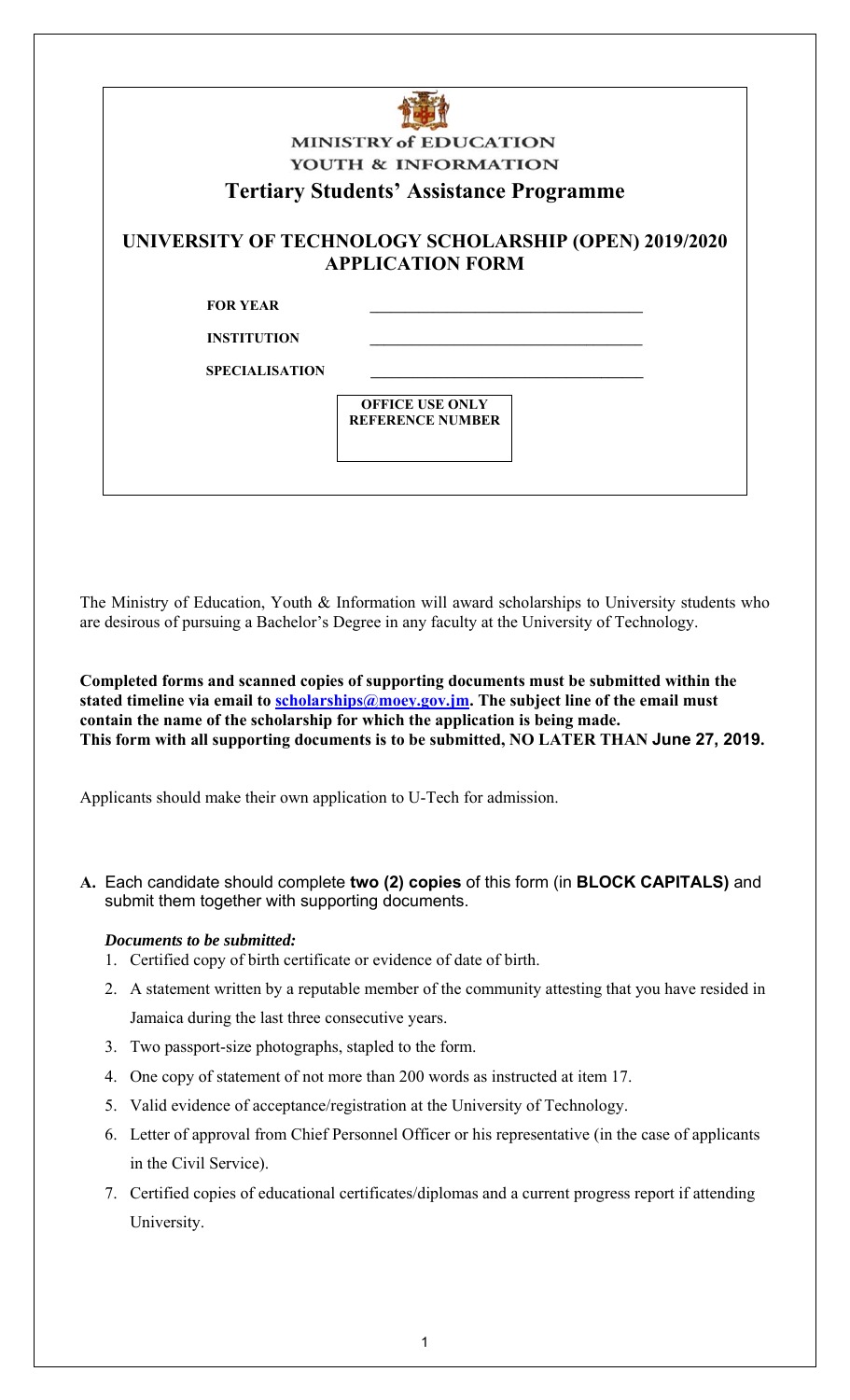## **B. CONDITIONS**

**Candidates will be required to enter into a bond to work in Jamaica and work in a Government owned institution for a period not exceeding five (5) years.** 

 **(Please attach supporting documents to back of application form).** 

- B. Applicants are advised that incomplete applications will **NOT** be accepted.
- C. Detach the referee form attached and submit to your referees named at item 19.
- D. The scholarship award is valid for the academic year immediately following the offer of the award and cannot be deferred for any reason.

| (BLOCK CAPS) SURNAME                                  | <b>FORE NAMES</b>                                                                                                                                                                                                              |  |
|-------------------------------------------------------|--------------------------------------------------------------------------------------------------------------------------------------------------------------------------------------------------------------------------------|--|
|                                                       |                                                                                                                                                                                                                                |  |
|                                                       |                                                                                                                                                                                                                                |  |
|                                                       |                                                                                                                                                                                                                                |  |
|                                                       |                                                                                                                                                                                                                                |  |
| Address of Permanent Residence (if not the same as 5) |                                                                                                                                                                                                                                |  |
|                                                       |                                                                                                                                                                                                                                |  |
|                                                       |                                                                                                                                                                                                                                |  |
|                                                       | Address Address Address Address Address Address Address Address Address Address Address Address Address Address Address Address Address Address Address Address Address Address Address Address Address Address Address Addres |  |
|                                                       | Telephone No. Telephone No.                                                                                                                                                                                                    |  |
|                                                       | Occupation Construction Construction Communication Communication Communication Communication Communication Communication Communication Communication Communication Communication Communication Communication Communication Com |  |
|                                                       |                                                                                                                                                                                                                                |  |
|                                                       | <b>YEAR ATTENDED</b><br><b>FROM</b><br>TО<br>---------------                                                                                                                                                                   |  |
|                                                       | ---------------                                                                                                                                                                                                                |  |
|                                                       |                                                                                                                                                                                                                                |  |
|                                                       | 9b. If intending to sit an examination before taking up the award, give particulars and date when                                                                                                                              |  |
|                                                       |                                                                                                                                                                                                                                |  |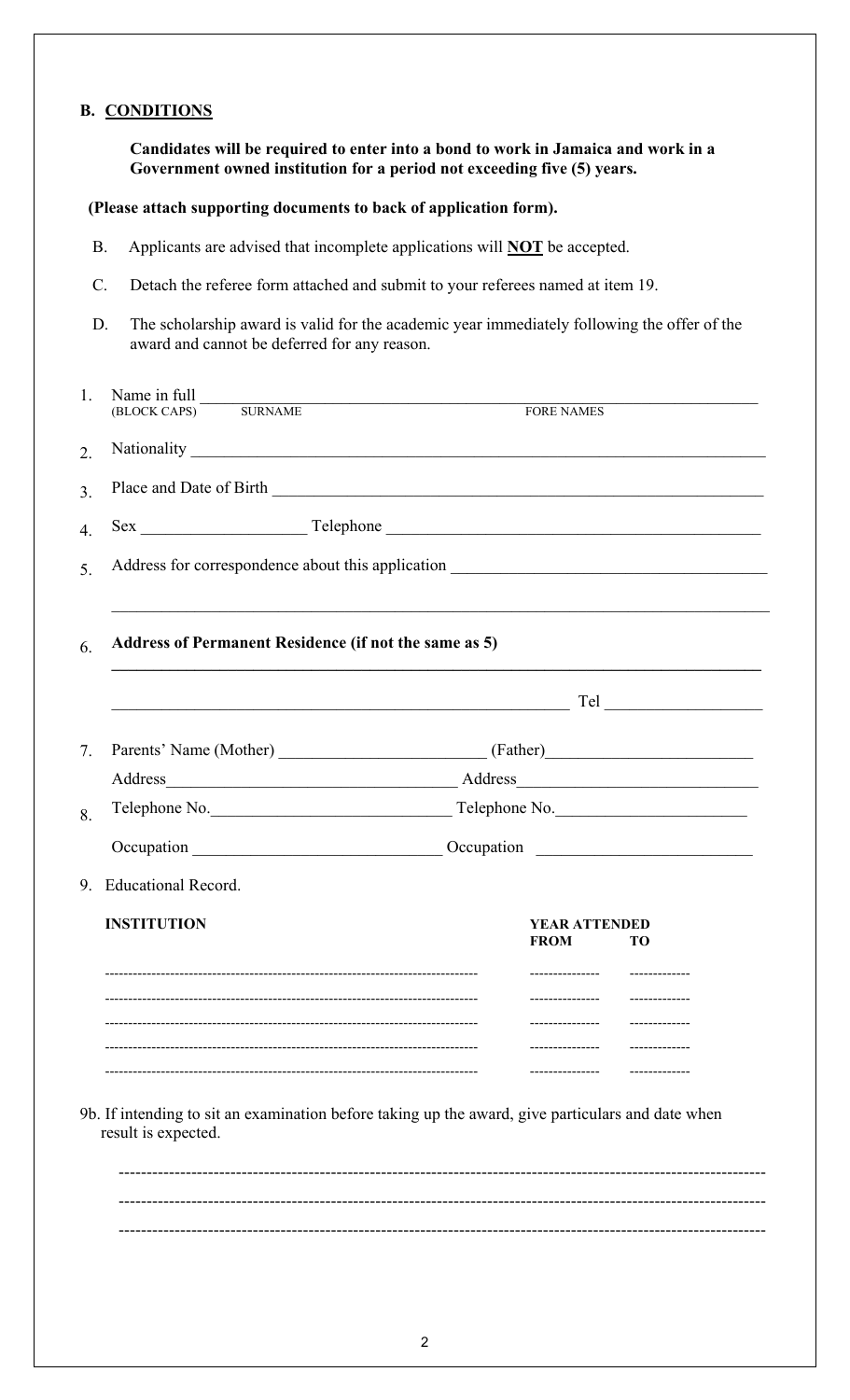### ACADEMIC QUALIFICATIONS - STATE DETAILS CLEARLY, WHERE APPLICABLE THESE SHOULD INCLUDE PROFESSIONAL CERTIFICATES AND DIPLOMAS OBTAINED.

| <b>DATE</b> | <b>EXAMINATION</b> | <b>SUBJECTS</b> | <b>STATE LEVEL</b><br>(ADVANCE,<br>ORDINARY,<br>PRINCIPAL OR<br><b>SUBSIDIARY)</b> | <b>RESULTS</b><br>(GRADE) |
|-------------|--------------------|-----------------|------------------------------------------------------------------------------------|---------------------------|
|             |                    |                 |                                                                                    |                           |
|             |                    |                 |                                                                                    |                           |
|             |                    |                 |                                                                                    |                           |
|             |                    |                 |                                                                                    |                           |
|             |                    |                 |                                                                                    |                           |
|             |                    |                 |                                                                                    |                           |
|             |                    |                 |                                                                                    |                           |
|             |                    |                 |                                                                                    |                           |
|             |                    |                 |                                                                                    |                           |
|             |                    |                 |                                                                                    |                           |
|             |                    |                 |                                                                                    |                           |
|             |                    |                 |                                                                                    |                           |
|             |                    |                 |                                                                                    |                           |
|             |                    |                 |                                                                                    |                           |

# 10. Academic Distinctions gained or offices held during educational career…..……………….……….

…………………………………………………………………………….……………………….… …………………………………………………………………..………………………..…….…… 11. Proposed course(s)………………………………………………….…………………….……….… 12. Length of Proposed Course……………….……………………….……………….…………….… 13. Period which you expect award to cover………………………….…………….……………..…… 14. Extra- curricular interests and activities, if any…………………………….…………….………… 15. Proposed future occupation………………………………… ……………..…………………..…… 16. Have you applied to/been accepted by the University of Technology……………..……….……… 17. Outline in not more than 200 words why you wish to pursue this course and the benefits to be gained from the course.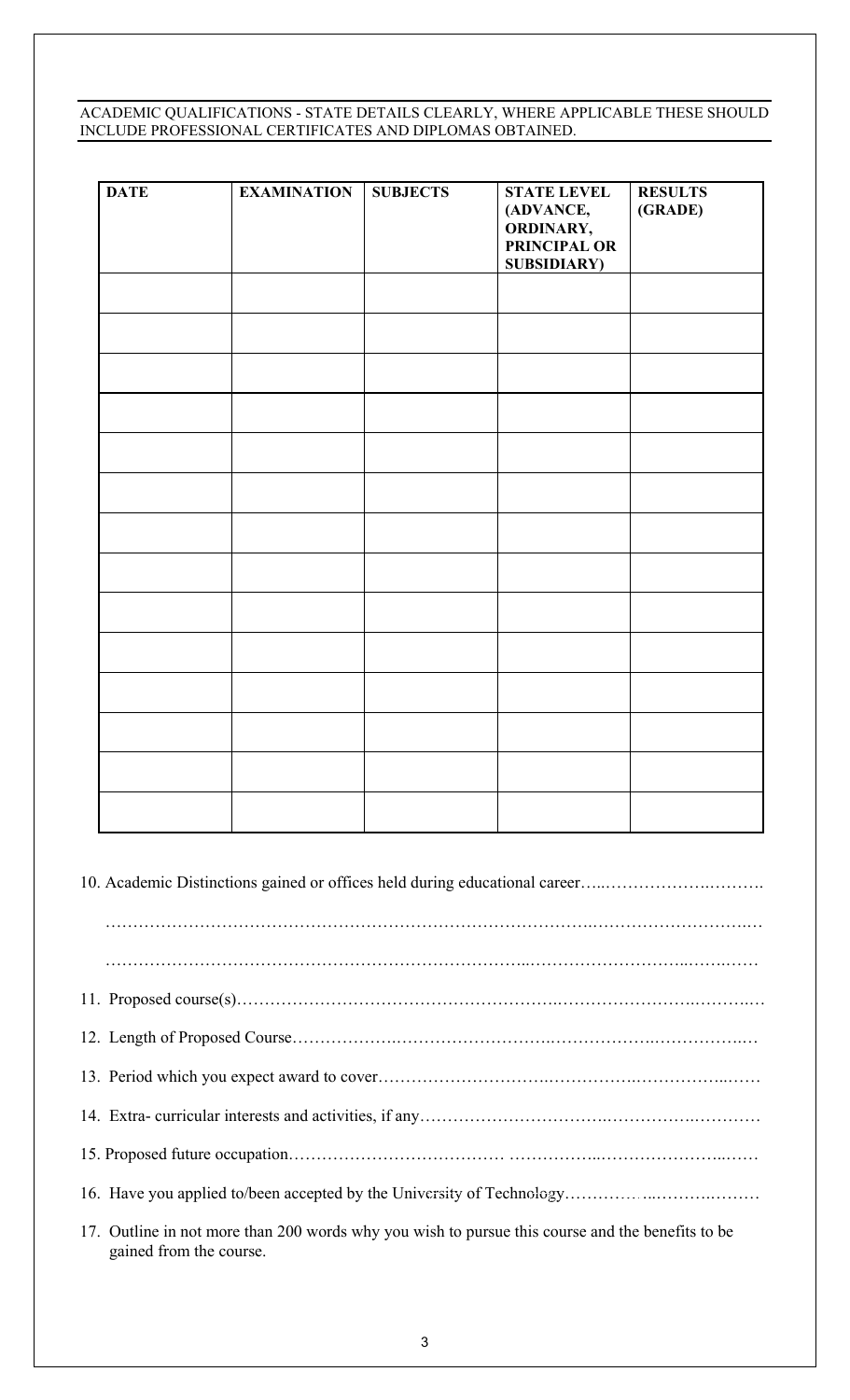|     | 1. |                                                                                                                                                                                                                                                                                                                                                                                                                                                                                                                                         |
|-----|----|-----------------------------------------------------------------------------------------------------------------------------------------------------------------------------------------------------------------------------------------------------------------------------------------------------------------------------------------------------------------------------------------------------------------------------------------------------------------------------------------------------------------------------------------|
|     |    |                                                                                                                                                                                                                                                                                                                                                                                                                                                                                                                                         |
|     |    |                                                                                                                                                                                                                                                                                                                                                                                                                                                                                                                                         |
|     | 2. |                                                                                                                                                                                                                                                                                                                                                                                                                                                                                                                                         |
|     |    |                                                                                                                                                                                                                                                                                                                                                                                                                                                                                                                                         |
|     |    |                                                                                                                                                                                                                                                                                                                                                                                                                                                                                                                                         |
|     |    | Detach accompanying referee forms and send them to the persons you have listed above.                                                                                                                                                                                                                                                                                                                                                                                                                                                   |
| 20. |    | <u> 1999 - 1999 - 1999 - 1999 - 1999 - 1999 - 1999 - 1999 - 1999 - 1999 - 1999 - 1999 - 1999 - 1999 - 1999 - 199</u><br>19. Please give the names of two referees preferably persons under whom you have studied or worked.<br>Address Tel Tel Tel Contract to the Contract of the Contract of Tel Contract of the Contract of the Contract of Tel Contract of the Contract of the Contract of the Contract of the Contract of the Contract of the Contract o<br>Any other information which you consider relevant to this application. |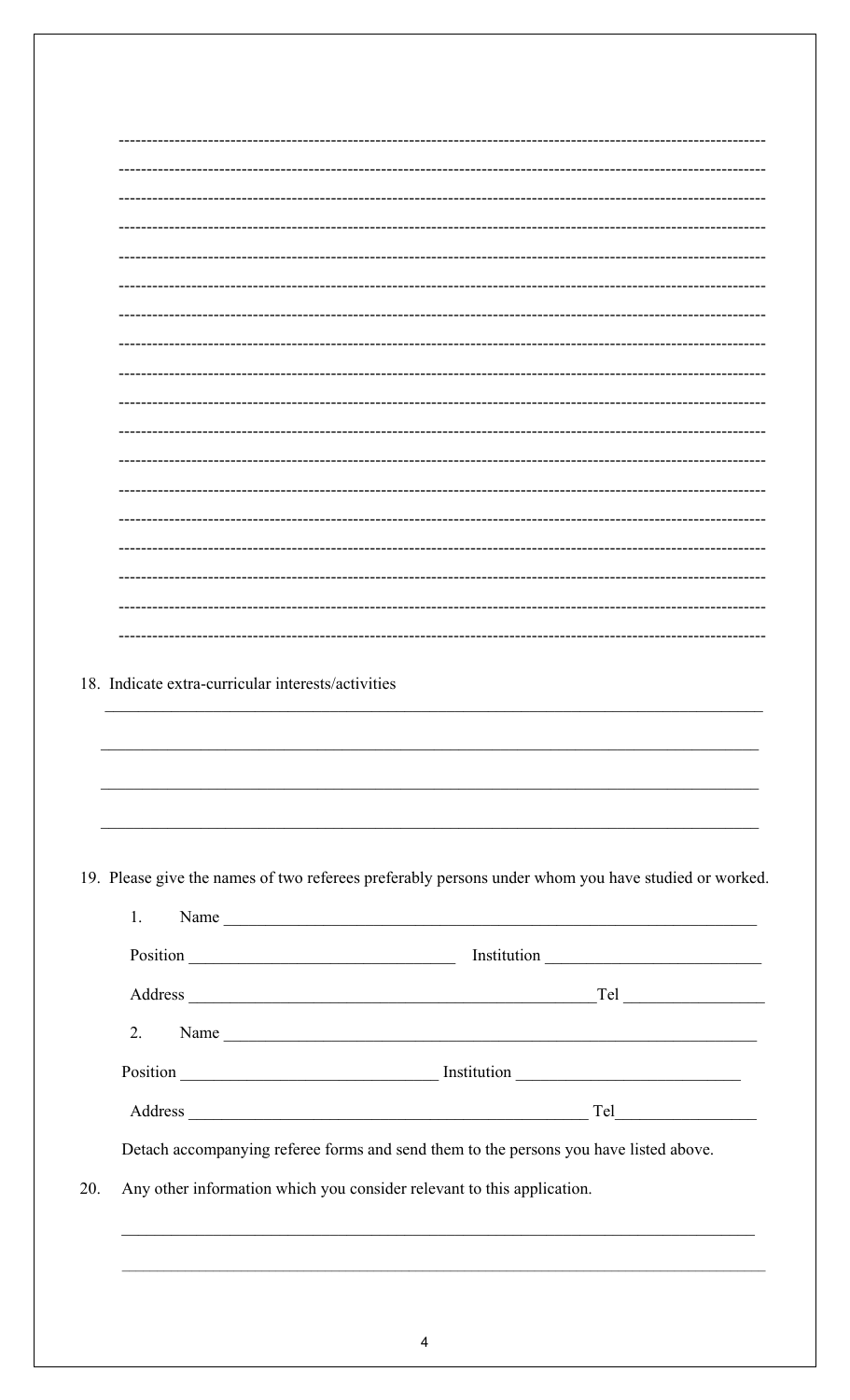| Signature           |                                                                |
|---------------------|----------------------------------------------------------------|
| Date                |                                                                |
| Kindly submit to: - | <b>Ministry of Education</b><br>The Tertiary Unit (Building 3) |
|                     | 2 National Heroes' Circle                                      |
|                     | <b>P.O. Box 498</b>                                            |
|                     | <b>Kingston 4</b>                                              |
|                     | Tel: 922-1400-9                                                |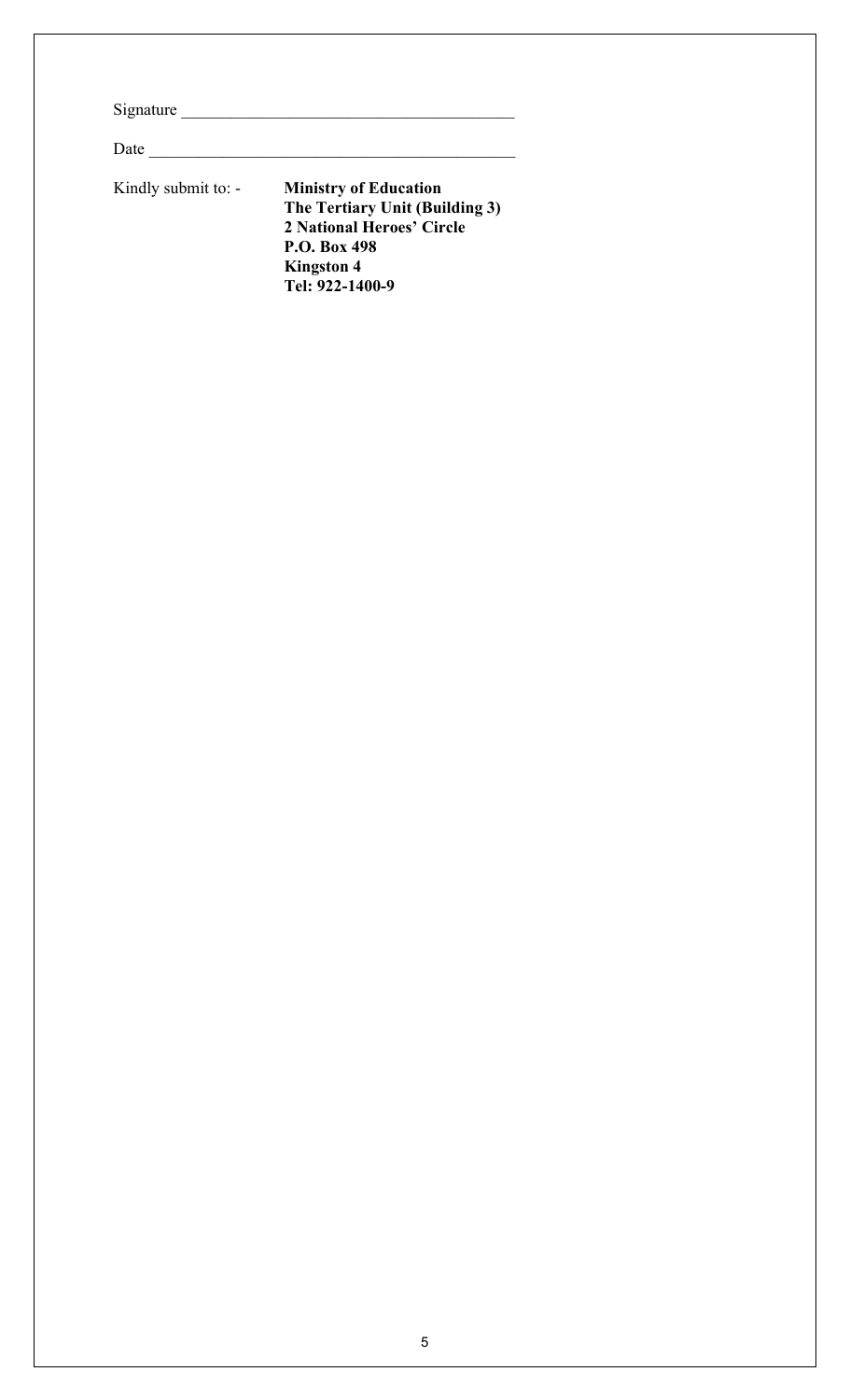#### **MINISTRY OF EDUCATION**

#### **STATE THE SCHOLARSHIP BEING APPLIED FOR**

 **\_\_\_\_\_\_\_\_\_\_\_\_\_\_\_\_\_\_\_\_\_\_\_\_\_\_\_\_\_\_\_\_\_\_\_\_\_\_\_\_\_\_\_ Scholarship** 

## **LETTER OF REFERENCE: ACADEMIC/PROFESSIONAL**

### **SECTION A**

**TO APPLICANT: Please print your name in the space below. This form must be completed by your referee and returned to you to be submitted with the application form.** 

NAME IN FULL

**\_\_\_\_\_\_\_\_\_\_\_\_\_\_\_\_\_\_\_\_\_\_\_\_\_\_\_\_\_\_\_\_\_\_\_\_\_\_\_\_\_\_\_is applying for scholarship** 

**To study \_\_\_\_\_\_\_\_\_\_\_\_\_\_\_\_\_\_\_\_\_\_\_\_\_\_\_\_\_\_\_\_\_\_\_and requests that you complete this evaluation.** 

#### **SECTION B**

#### **TO REFEREE**

**1. The referee report is confidential; please return the completed report to the applicant in a sealed envelope with your signature across the flap.** 

**2. On this scale, make your ratings on the basis of your academic experience with the Applicant:** 

|                                     | Average |         |         |        |                  |
|-------------------------------------|---------|---------|---------|--------|------------------|
|                                     |         |         | Good    |        | <b>Excellent</b> |
|                                     | Top 50% | Top 25% | Top 10% | Top 5% |                  |
|                                     |         |         |         |        | Top 2%           |
| <b>Academic Capability</b>          |         |         |         |        |                  |
| <b>Intellectual Potential</b>       |         |         |         |        |                  |
| <b>Creativity &amp; Originality</b> |         |         |         |        |                  |

**3. Describe the applicant's academic strengths, work responsibilities, and outstanding achievements.**